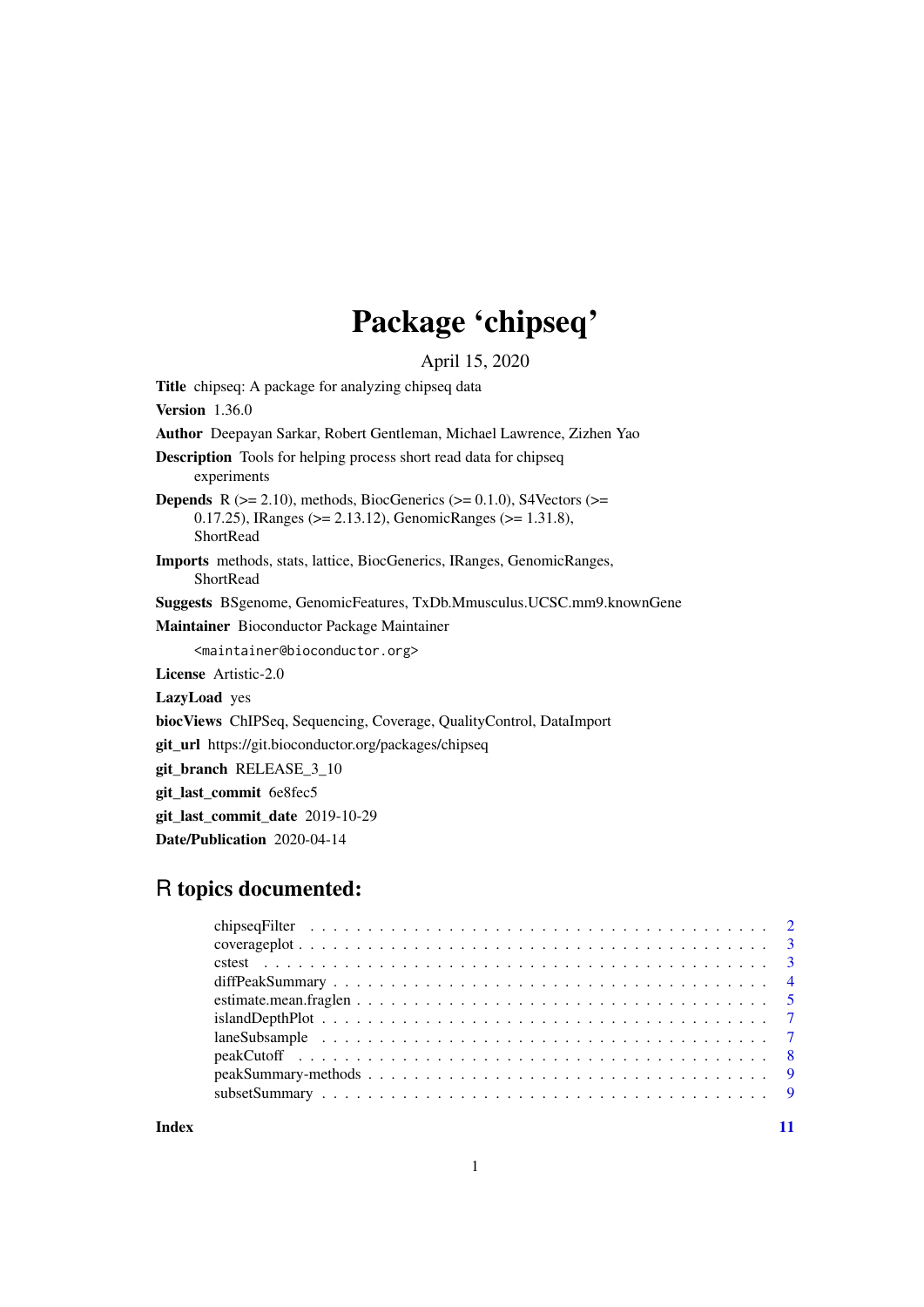<span id="page-1-0"></span>

# Description

Convenience for creating an [SRFilter](#page-0-0) object appropriate for ChIP-seq data. Typically, the result is passed to [readAligned](#page-0-0) when loading reads.

#### Usage

```
chipseqFilter(exclude = "[_MXY]", uniqueness = c("location", "sequence", "location*sequence", "none
```
# Arguments

| exclude    | A regular expression for excluding chromosomes by name. Just like the param-<br>eter to bsapply.                                                                                               |
|------------|------------------------------------------------------------------------------------------------------------------------------------------------------------------------------------------------|
| uniqueness | The criteria used to determine whether a read is unique. A read may be unique if<br>it maps to a unique location, has a unique sequence or both. Specifying none<br>avoids this test entirely. |
| hasStrand  | Whether to require that the read is mapped to a strand, which usually translates<br>to whether the read was mapped at all.                                                                     |

#### Value

An SRFilter object

# Author(s)

M. Lawrence

### Examples

```
sp <- SolexaPath(system.file("extdata", package="ShortRead"))
```

```
filter <- chipseqFilter()
aln <- readAligned(sp, "s_2_export.txt", filter=filter)
## allow mapping to the same location (but only if sequence is different)
filter <- chipseqFilter(uniqueness = "sequence")
aln <- readAligned(sp, "s_2_export.txt", filter=filter)
## allow sex chromosomes
filter <- chipseqFilter(exclude = "[M_]")
aln <- readAligned(sp, "s_2_export.txt", filter=filter)
```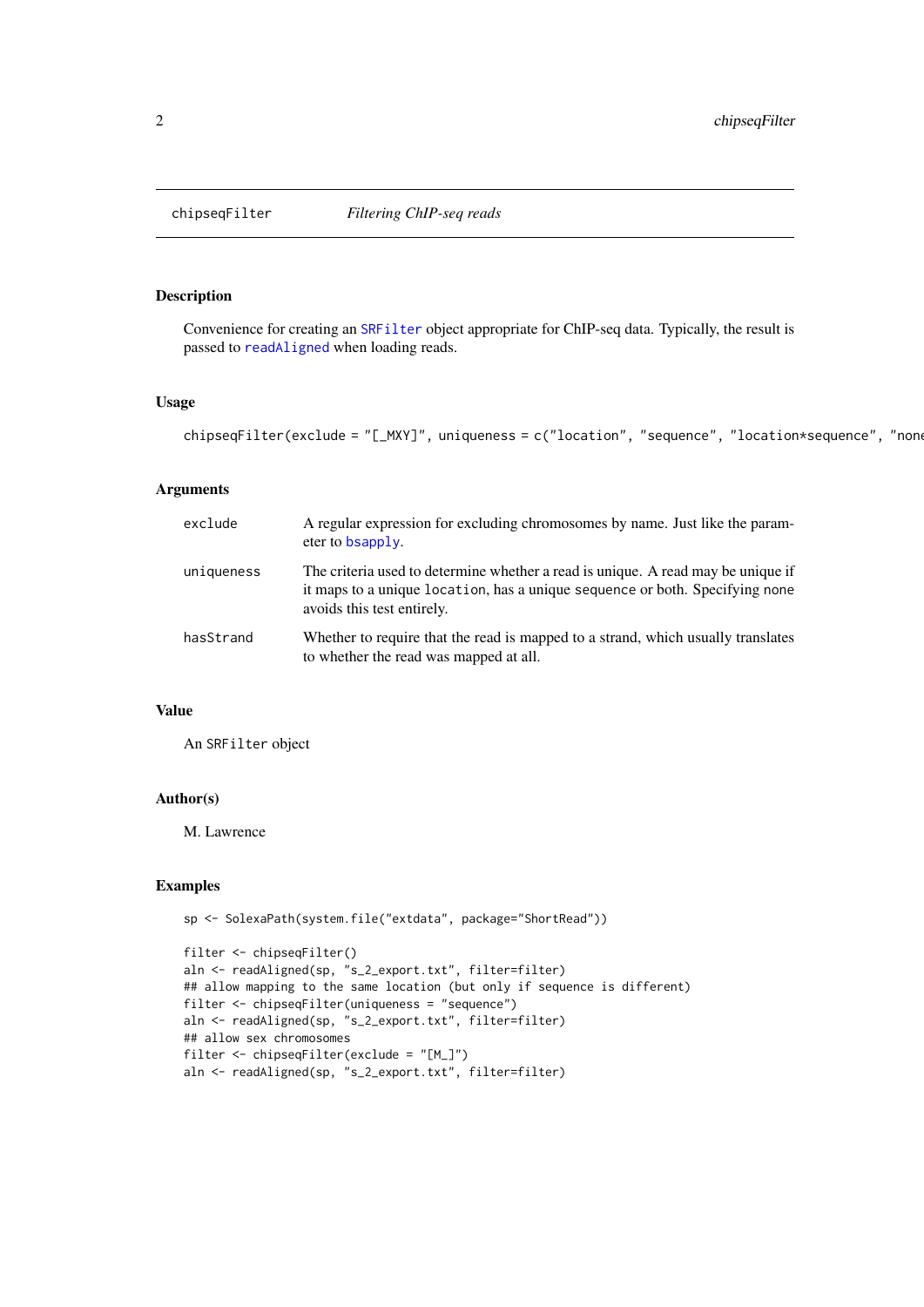<span id="page-2-0"></span>

#### Description

A function that plots one or two coverage vectors over a relatively small interval in the genome.

#### Usage

```
coverageplot(peaks1, peaks2 = NULL, i = 1,
             xlab = "Position", ylab = "Coverage",
             opposite = TRUE, ...)
```
#### Arguments

|            | peaks1, peaks2 A set of peaks as described by ranges over a coverage vector.                                                          |
|------------|---------------------------------------------------------------------------------------------------------------------------------------|
| i          | Which peak to use.                                                                                                                    |
| xlab, ylab | Axis labels.                                                                                                                          |
| opposite   | Logical specifying whether the two peaks should be plotted on opposite sides<br>(appropriate for positive and negative strand peaks). |
| $\ddotsc$  | extra arguments.                                                                                                                      |

# Author(s)

Deepayan Sarkar

#### Examples

```
cov <- Rle(c(1:10, seq(10, 1, -2), seq(1,5,2), 4:1), rep(1:2, 11))
peaks <- slice(cov, 3)
peaks.cov <- Views(cov, ranges(peaks))
peaks.cov.rev <- rev(peaks.cov)
coverageplot(peaks.cov, peaks.cov.rev, ylab = "Example")
```
cstest *A test ChIP-Seq dataset*

#### Description

A small subset of a ChIP-Seq dataset downloaded from the Short-Read Archive.

# Usage

data(cstest)

#### Format

The dataset is on object of class GRangesList with read alignments from three chromosomes in two lanes representing CTCF and GFP pull-down in mouse.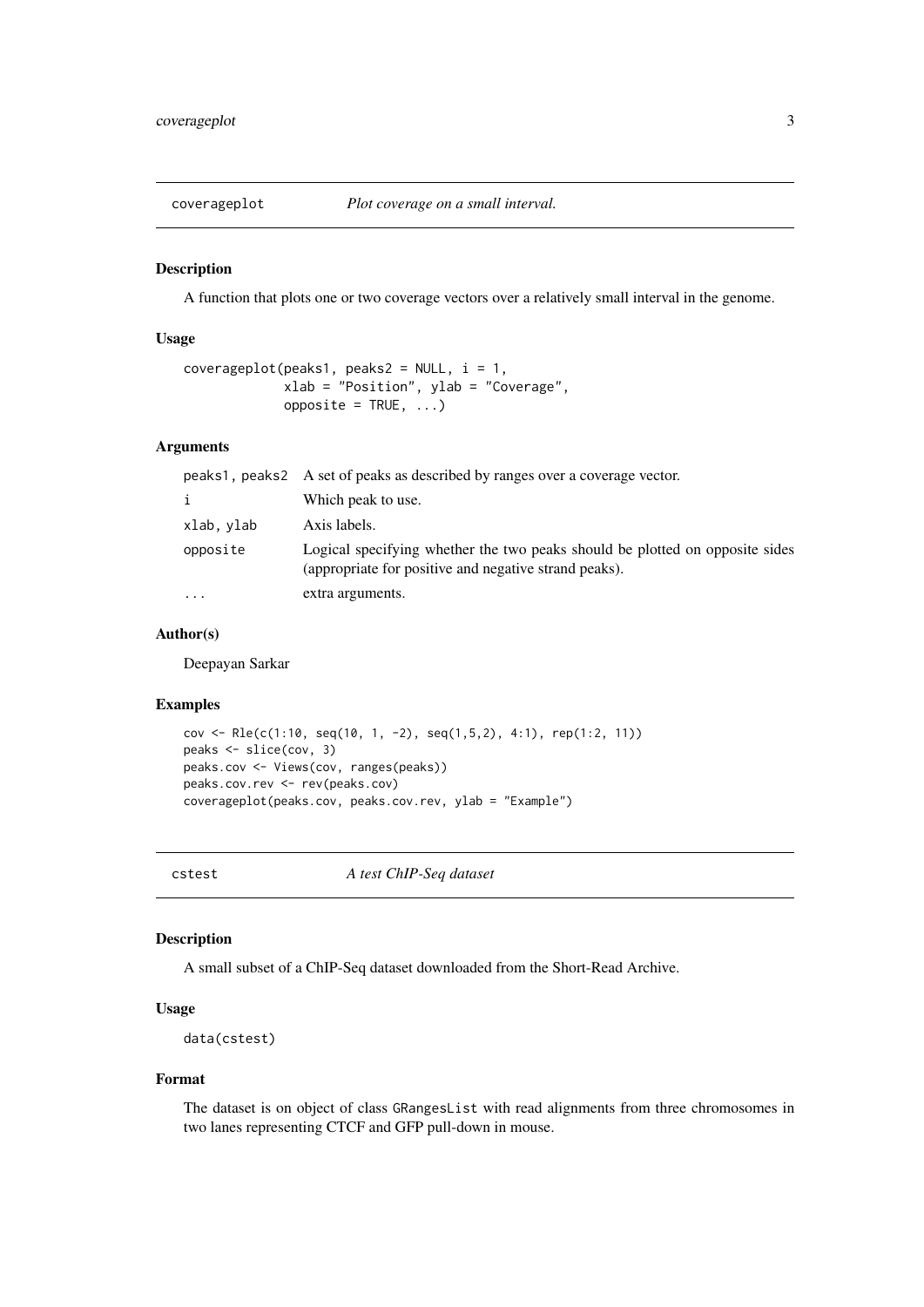#### <span id="page-3-0"></span>Source

Short Read Archive, GEO accession number GSM288351 [http://www.ncbi.nlm.nih.gov/geo/](http://www.ncbi.nlm.nih.gov/geo/query/acc.cgi?acc=GSM288351) [query/acc.cgi?acc=GSM288351](http://www.ncbi.nlm.nih.gov/geo/query/acc.cgi?acc=GSM288351)

# References

Chen X., Xu H., Yuan P., Fang F., Huss M., Vega V.B., Wong E., Orlov Y.L., Zhang W., Jiang J., Loh Y.H., Yeo H.C., Yeo Z.X., Narang V., Govindarajan K.R., Leong B., Shahab A.S., Ruan Y., Bourque G., Sung W.K., Clarke N.D., Wei C.L., Ng H.H. (2008), "Integration of External Signaling Pathways with the Core Transcriptional Network in Embryonic Stem Cells". *Cell*, 133:1106-1117.

### Examples

```
data(cstest)
names(cstest)
cstest$gfp
```

| diffPeakSummary | A function to identify and produce summary statistics for differentially<br>expressed peaks. |
|-----------------|----------------------------------------------------------------------------------------------|
|                 |                                                                                              |

# Description

Given two sets of peaks, this function combines them and summarizes the individual coverage vectors under the combined peak set.

#### Usage

```
diffPeakSummary(ranges1, ranges2,
                viewSummary = list(sums = viewSums, maxs = viewMaxs))
```
#### Arguments

| ranges1     | First set of peaks (typically an RleViewsList).  |
|-------------|--------------------------------------------------|
| ranges2     | Second set of peaks (typically an R1eViewsList). |
| viewSummary | A list of the per peak summary functions.        |

#### Value

A data.frame with one row for each peak in the combined data. The chromosome, start and stop nucleotide positions (+ strand) are given as are the summary statistics requested.

# Author(s)

D. Sarkar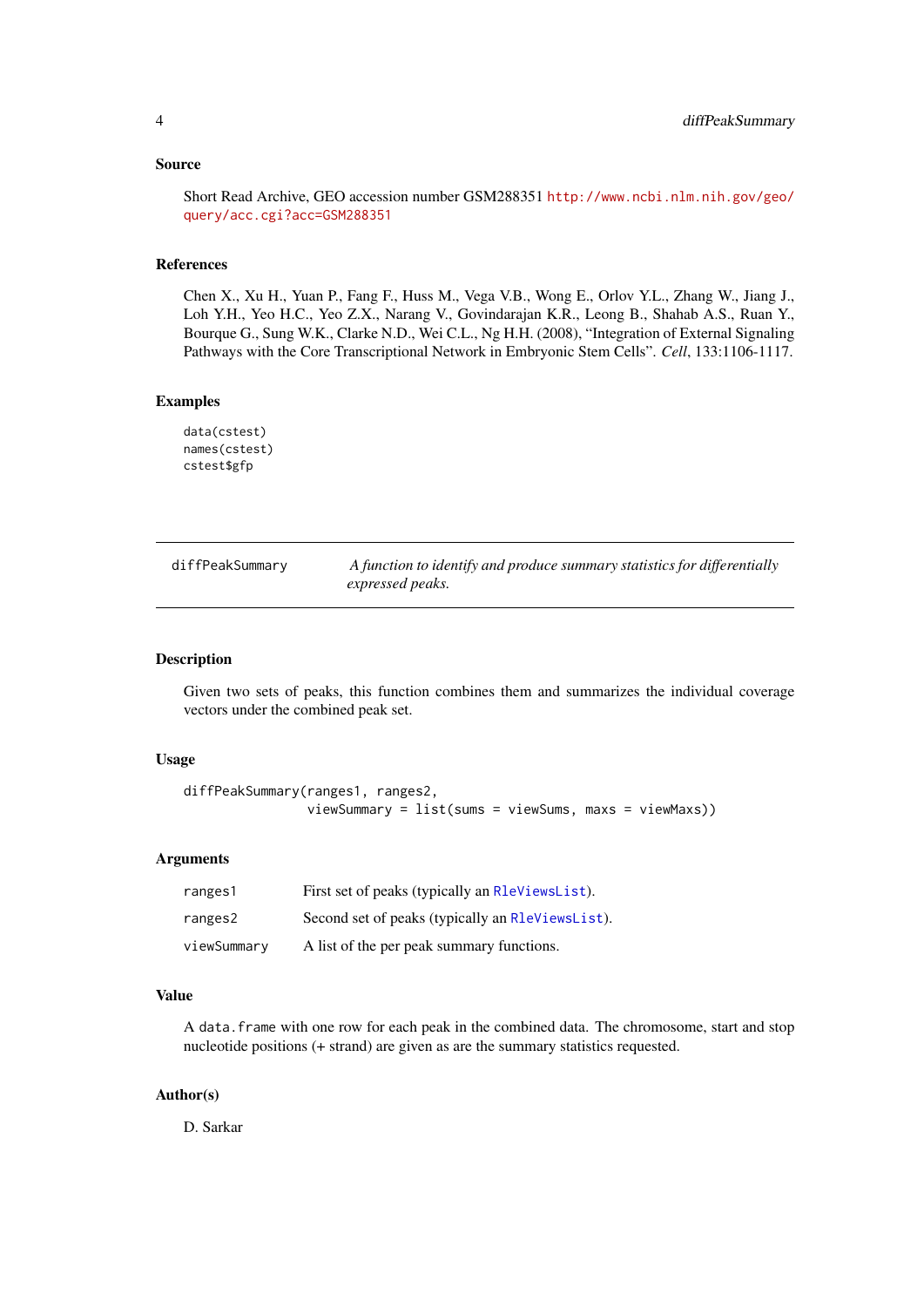#### <span id="page-4-0"></span>estimate.mean.fraglen 5

#### Examples

```
data(cstest)
library(BSgenome.Mmusculus.UCSC.mm9)
seqlevels(cstest) <- seqlevels(Mmusculus)
seqlengths(cstest) <- seqlengths(Mmusculus)
## find peaks
findPeaks <- function(reads) {
  reads.ext <- resize(reads, width = 200)
  slice(coverage(reads.ext), lower = 8)
}
peakSummary <- diffPeakSummary(findPeaks(cstest$gfp), findPeaks(cstest$ctcf))
```
estimate.mean.fraglen *Estimate summaries of the distribution of fragment lengths in a shortread experiment. The methods are designed for ChIP-Seq experiments and may not work well in data without peaks.*

# Description

estimate.mean.fraglen implements three methods for estimating mean fragment length. The other functions are related helper functions implementing various methods, but may be useful by themselves for diagnostic purposes. Many of these operations are potentially slow.

sparse. [density](#page-0-0) is intended to be similar to density, but returns the results in a run-length encoded form. This is useful when long stretches of the range of the data have zero density.

#### Usage

```
estimate.mean.fraglen(x, method = c("SISSR", "coverage", "correlation"),
                      ...)
basesCovered(x, shift = seq(5, 300, 5), seqLen = 100, verbose = FALSE)
densityCorr(x, shift = seq(0, 500, 5), center = FALSE,
            width = seqLen *2L, seqLen=100L, maxDist = 500L, ...)
sparse.density(x, width = 50, kernel = "epanechnikov",
               from = start(rix)[11 - 10L]to = end(rix)[length(rix)] + 10L)
```
#### Arguments

x For estimate.mean.fraglen, typically an [AlignedRead](#page-0-0) or a [GRanges](#page-0-0) object. For basesCovered and densityCorr, a list with elements "+" and "-" representing locations of reads aligned to positive and negative strands (the values should be integers denoting the location where the first sequenced base matched.) densityCorr has also come to support GRanges input directly.

For sparse.density, a numeric or integer vector for which density is to be computed.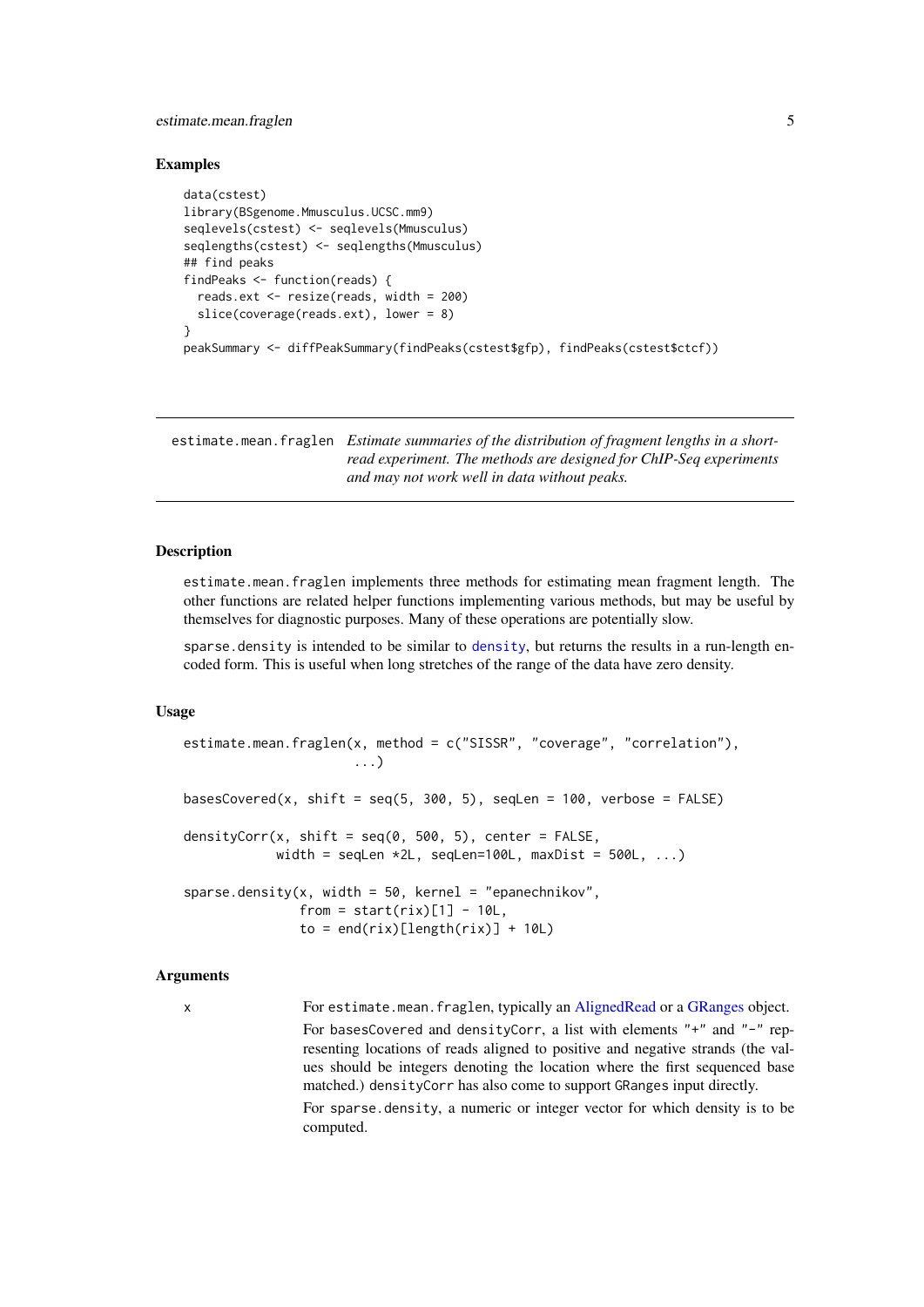| method   | Character string giving method to be used. method = "SISSR" implements the<br>method described in Jothi et al (see References below). method = "correlation"<br>implements the method described in Kharchenko et al (see References below),<br>where the idea is to compute the density of tag start positions separately for<br>each strand, and then determine the amount of shift that maximizes the correla-<br>tion between these two densities. method = "coverage" computes the optimal<br>shift for which the number of bases covered by any read is minimized. |
|----------|-------------------------------------------------------------------------------------------------------------------------------------------------------------------------------------------------------------------------------------------------------------------------------------------------------------------------------------------------------------------------------------------------------------------------------------------------------------------------------------------------------------------------------------------------------------------------|
| shift    | Integer vector giving amount of shifts to be tried when optimizing. The cur-<br>rent algorithm simply evaluates all supplied values and reports the one giving<br>minimum coverage or maximum correlation.                                                                                                                                                                                                                                                                                                                                                              |
| seqLen   | For the "coverage" method, the assumed length of each read for computing<br>the coverage. Typically the read length. This is added to the shift estimated by<br>"coverage" and "correlation" to come up with the actual fragment length.                                                                                                                                                                                                                                                                                                                                |
| verbose  | Logical specifying whether progress information should be printed during exe-<br>cution.                                                                                                                                                                                                                                                                                                                                                                                                                                                                                |
| center   | For the "correlation" method, whether the calculations should incorporate<br>centering by the mean density. The default is not to do so; as the density is zero<br>over most of the genome, this slightly improves efficiency at negligible loss in<br>accuracy.                                                                                                                                                                                                                                                                                                        |
| width    | half-bandwidth used in the computation. This needs to be specified as an integer,<br>data-driven rules are not supported.                                                                                                                                                                                                                                                                                                                                                                                                                                               |
| kernel   | A character string giving the density kernel.                                                                                                                                                                                                                                                                                                                                                                                                                                                                                                                           |
| from, to | specifies range over which the density is to be computed.                                                                                                                                                                                                                                                                                                                                                                                                                                                                                                               |
| maxDist  | If distance to nearest neighbor is more than this, the position is discarded. This<br>removes isolated points, which are not very informative.                                                                                                                                                                                                                                                                                                                                                                                                                          |
|          | Extra arguments, passed on as appropriate to other functions.                                                                                                                                                                                                                                                                                                                                                                                                                                                                                                           |

# Details

For the correlation method, the range over which densities are computed only cover the range of reads; that is, the beginning and end of chromosomes are excluded.

#### Value

estimate.mean.fraglen gives an estimate of the mean fragment length.

basesCovered and densityCorr give a vector of the corresponding objective function evaluated at the supplied values of shift.

sparse.density returns an object of class "Rle".

# Author(s)

Deepayan Sarkar, Michael Lawrence

#### References

R. Jothi, S. Cuddapah, A. Barski, K. Cui, and K. Zhao. Genome-wide identification of in vivo protein-DNA binding sites from ChIP-Seq data. *Nucleic Acids Research*, 36:5221–31, 2008.

P. V. Kharchenko, M. Y. Tolstorukov, and P. J. Park. Design and analysis of ChIP experiments for DNA-binding proteins. *Nature Biotechnology*, 26:1351–1359, 2008.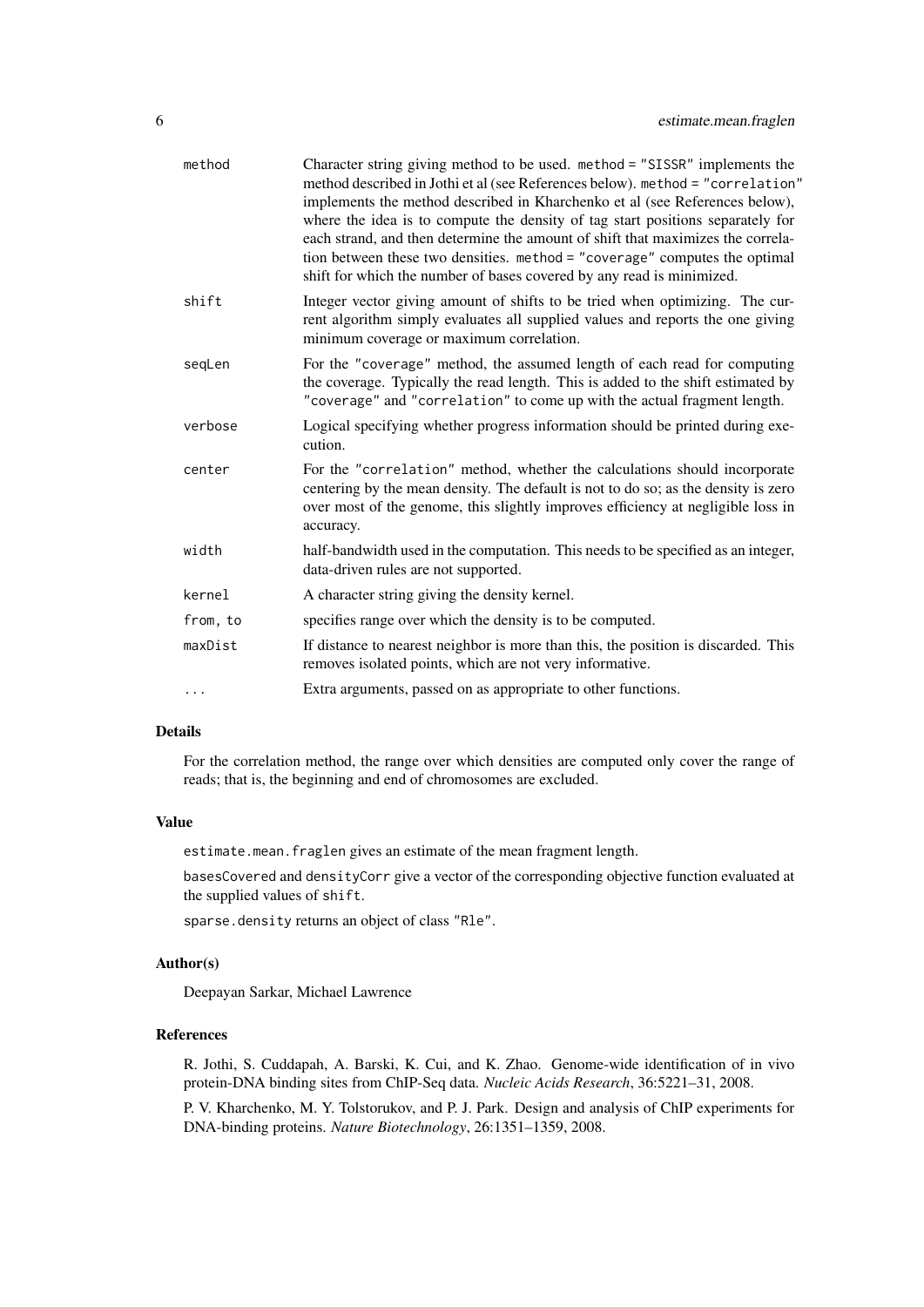# <span id="page-6-0"></span>islandDepthPlot 7

# Examples

```
data(cstest)
estimate.mean.fraglen(cstest[["ctcf"]], method = "coverage")
```
<span id="page-6-1"></span>islandDepthPlot *Plot island depth distribution*

#### Description

Plots the distribution of island depths using points for the observed islands and a line for the Poisson estimate of the noise. Useful for choosing a depth corresponding to a desired FDR.

#### Usage

 $islandDepthPlot(x, maxDepth = 20L)$ 

#### Arguments

|          | A coverage object, e.g., RleList.                            |
|----------|--------------------------------------------------------------|
| maxDepth | The maximum depth to plot (there are usually some outliers). |

#### Author(s)

D. Sarkar, M. Lawrence

#### See Also

[peakCutoff](#page-7-1) for calculating a cutoff value for an FDR.

#### Examples

```
data(cstest)
cov <- coverage(resize(cstest$ctcf, width=200))
islandDepthPlot(cov)
```
laneSubsample *Subsample short read alignment locations*

#### Description

Subsamples data from multiple lanes on a per-chromosome basis.

# Usage

```
laneSubsample(lane1, lane2, fudge = 0.05)
```
#### Arguments

| lane1.lane2 | Two lanes of data, each of class "GRanges".                                           |
|-------------|---------------------------------------------------------------------------------------|
| fudge       | A numeric fudge factor. For each chromosome, if the difference in the sizes           |
|             | relative to the size of the first dataset is less than fudge, no subsampling is done. |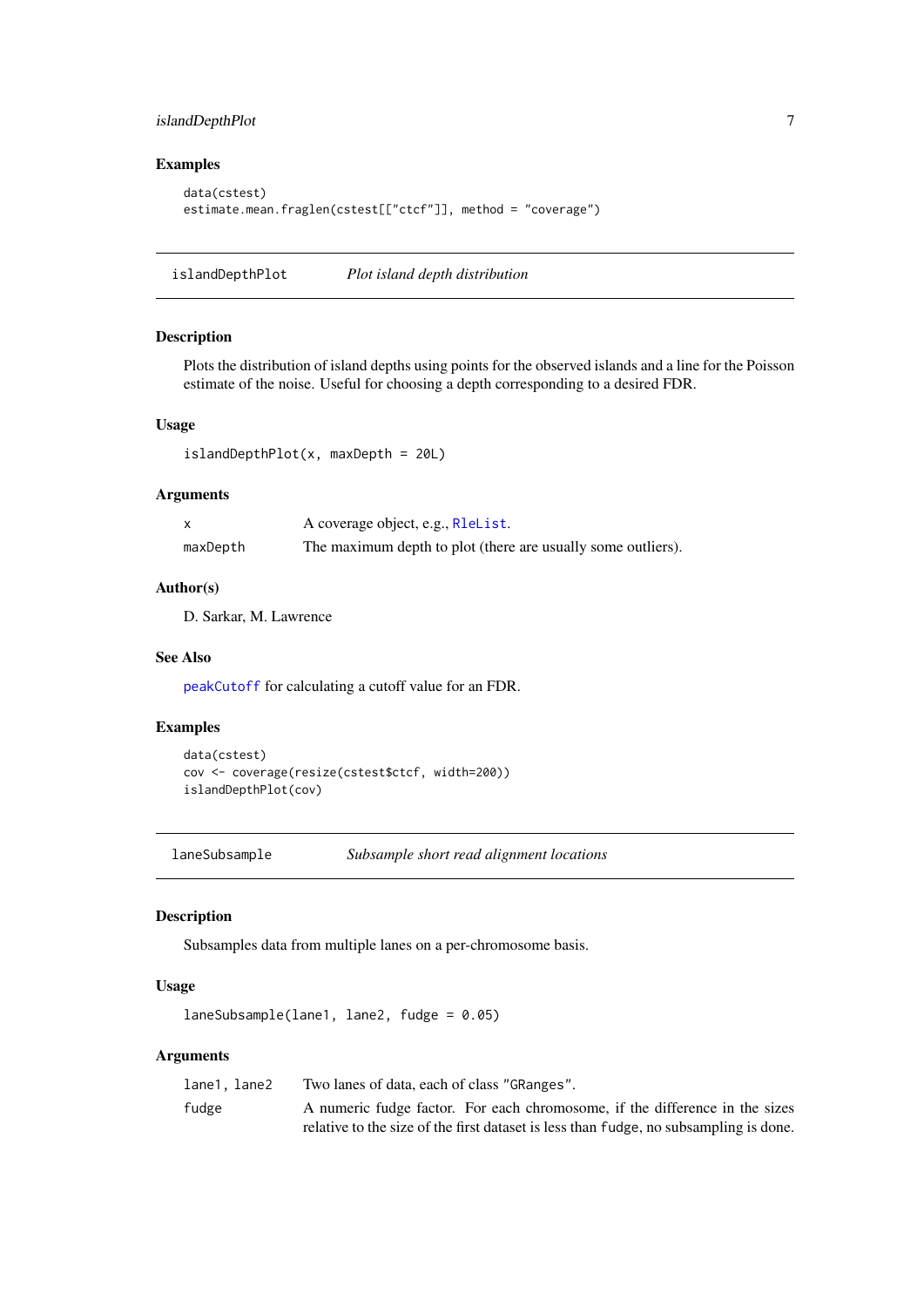#### <span id="page-7-0"></span>Value

laneSubsample returns a list similar to its input, but with the larger dataset subsampled to be similar to the smaller one.

# Author(s)

D. Sarkar

# Examples

```
data(cstest)
## subsample to compare lanes
cstest.sub <- laneSubsample(cstest[[1]], cstest[[2]])
unlist(cstest.sub)
```
<span id="page-7-1"></span>peakCutoff *Calculate a peak cutoff*

# Description

Calculates a peak cutoff value given an FDR, assuming a Poisson noise distribution estimated from the frequency of singleton and doubleton islands.

#### Usage

peakCutoff(cov, fdr.cutoff =  $0.001$ , k = 2:20)

# Arguments

| COV        | The coverage object, e.g., an R1eList object.                                                                                                                                        |
|------------|--------------------------------------------------------------------------------------------------------------------------------------------------------------------------------------|
| fdr.cutoff | The maximum-allowed FDR for calculating the cutoff.                                                                                                                                  |
| k          | The coverage levels at which to estimate an FDR value. The maximal value that<br>is less than fdr. cutoff is chosen for calculating the cutoff. Usually best left to<br>the default. |

# Value

A numeric value to use for calling peaks

# Author(s)

D. Sarkar and M. Lawrence

#### See Also

[islandDepthPlot](#page-6-1) for the graphical equivalent; the vignette for a bit more explanation.

# Examples

```
data(cstest)
cov <- coverage(resize(cstest$ctcf, width=200))
peakCutoff(cov)
```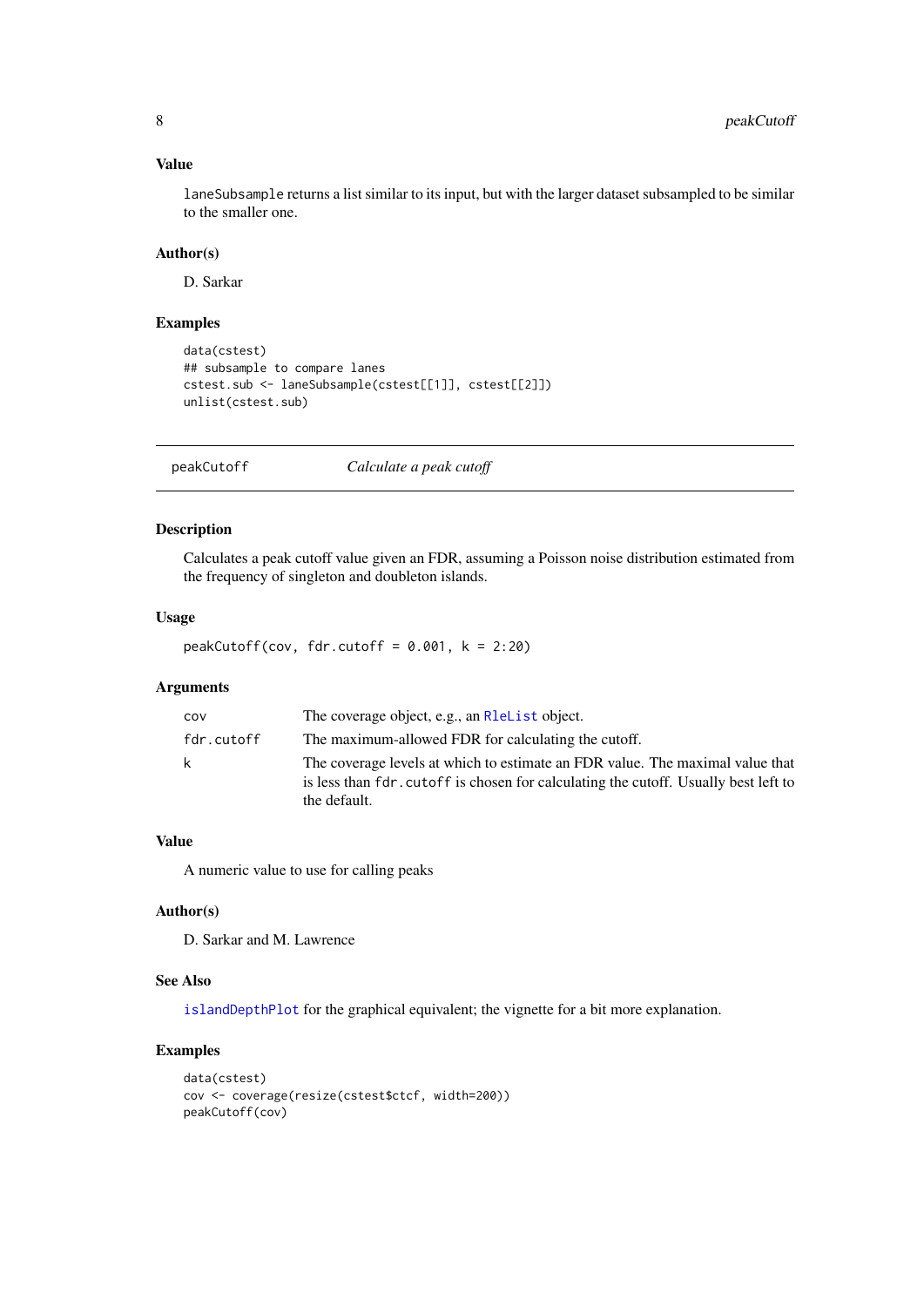<span id="page-8-0"></span>peakSummary-methods *Summarizing peak sets*

#### Description

Summarizes a set of peaks into a [GRanges](#page-0-0) object with columns of statistics like the peak maxima and integrals (sums).

# Usage

```
peakSummary(x, ...)
```
#### Arguments

|         | An object containing peaks, usually a RleViewsList. |
|---------|-----------------------------------------------------|
| $\cdot$ | Arguments to pass to methods                        |

#### Value

A GRanges object of the peaks, with columns named max, maxpos (position of the maximum, centered), and sum.

#### See Also

[view-summarization-methods](#page-0-0)in the IRanges package for view summarization methods like viewMaxs and viewSums.

subsetSummary *Compute summaries for cumulative subsets of a short-read data set.*

#### Description

THIS FUNCTION IS DEFUNCT!

Divides a short-read dataset into several subsets, and computes various summaries cumulatively. The goal is to study the characteristics of the data as a function of sample size.

#### Usage

```
subsetSummary(x, chr, nstep, props = seq(0.1, 1, 0.1),chromlens = seqlengths(x), fg.cutoff = 6, seqLen = 200,
             fdr.cutoff = 0.001, use.fdr = FALSE, resample = TRUE,
              islands = TRUE, verbose = getOption("verbose"))
```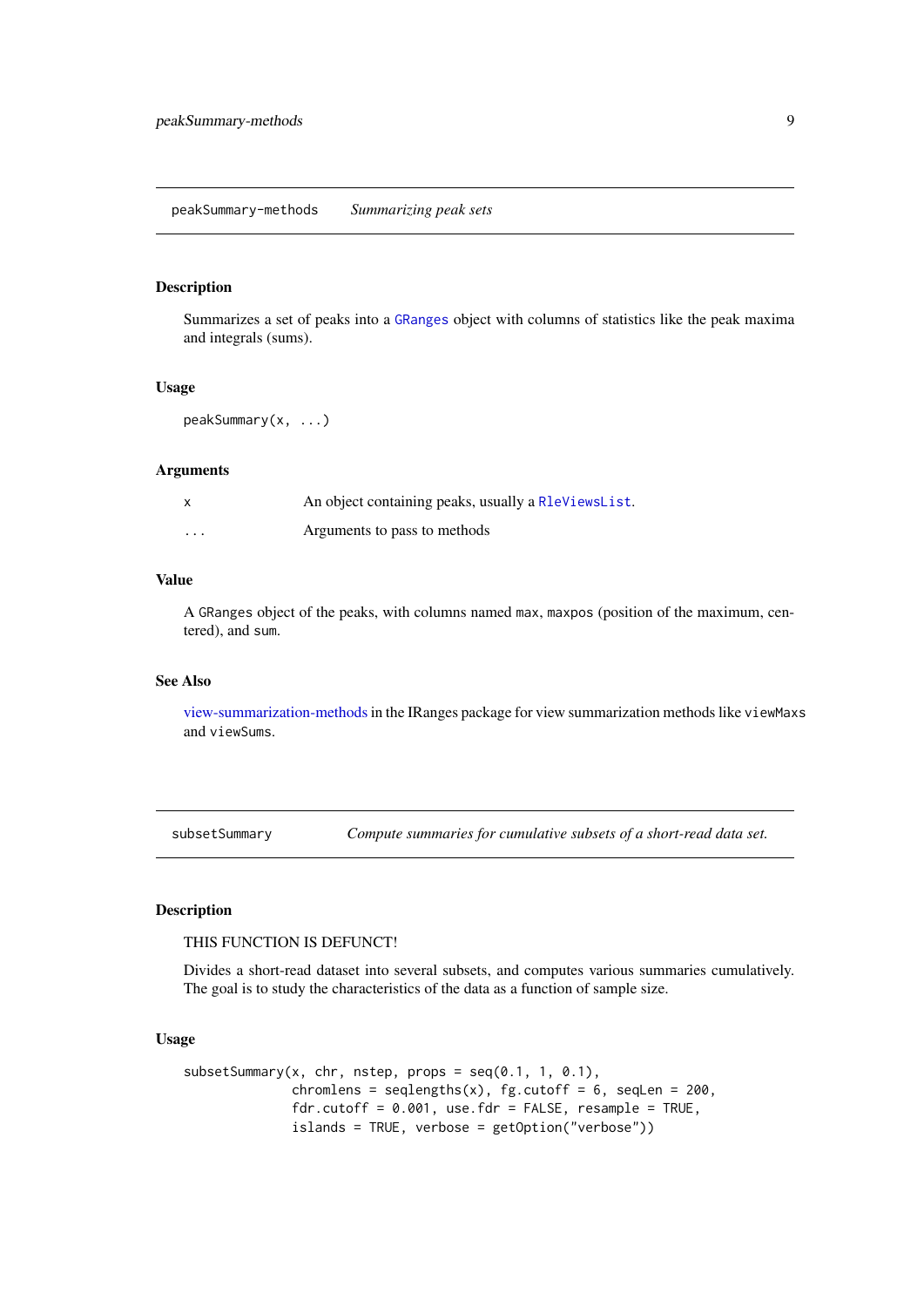# <span id="page-9-0"></span>Arguments

| X          | A "GRanges" object representing alignment locations at the sample level.                                                                                                                                |
|------------|---------------------------------------------------------------------------------------------------------------------------------------------------------------------------------------------------------|
| chr        | The chromosome for which the summaries are to be obtained. Must specify a<br>valid element of x                                                                                                         |
| nstep      | The number of maps in each increment for the full dataset (not per-chromosome).<br>This will be translated to a per-chromosome number proportionally.                                                   |
| props      | Alternatively, an increasing sequence of proportions determining the size of each<br>subset. Overrides nstep.                                                                                           |
| chromlens  | A named vector of per-chromosome lengths, typically the result of seqlengths.                                                                                                                           |
| fg.cutoff  | The coverage depth above which a region would be considered foreground.                                                                                                                                 |
| seqLen     | The number of bases to which to extend each read before computing coverage.                                                                                                                             |
| resample   | Logical; whether to randomly reorder the reads before dividing them up into<br>subsets. Useful to remove potential order effects (for example, if data from two<br>lanes were combined to produce x).   |
| fdr.cutoff | The maximum false discovery rate for a region that is considered to be fore-<br>ground.                                                                                                                 |
| use.fdr    | Whether to use the FDR detected peaks when calling foreground and back-<br>ground.                                                                                                                      |
| islands    | Logical. If TRUE, the whole island would be considered foreground if the max-<br>imum depth equals or exceeds fg. cutoff. If FALSE, only the region above the<br>cutoff would be considered foreground. |
| verbose    | logical controlling whether progress information will be shown during compu-<br>tation (which is potentially long-running).                                                                             |
|            |                                                                                                                                                                                                         |

# Value

A data frame with various per-subset summaries.

# Note

This function should be considered preliminary, in that it might change significantly or simply be removed in a subsequent version. If you like it the way it is, please notify the maintainer.

# Author(s)

Deepayan Sarkar, Michael Lawrence